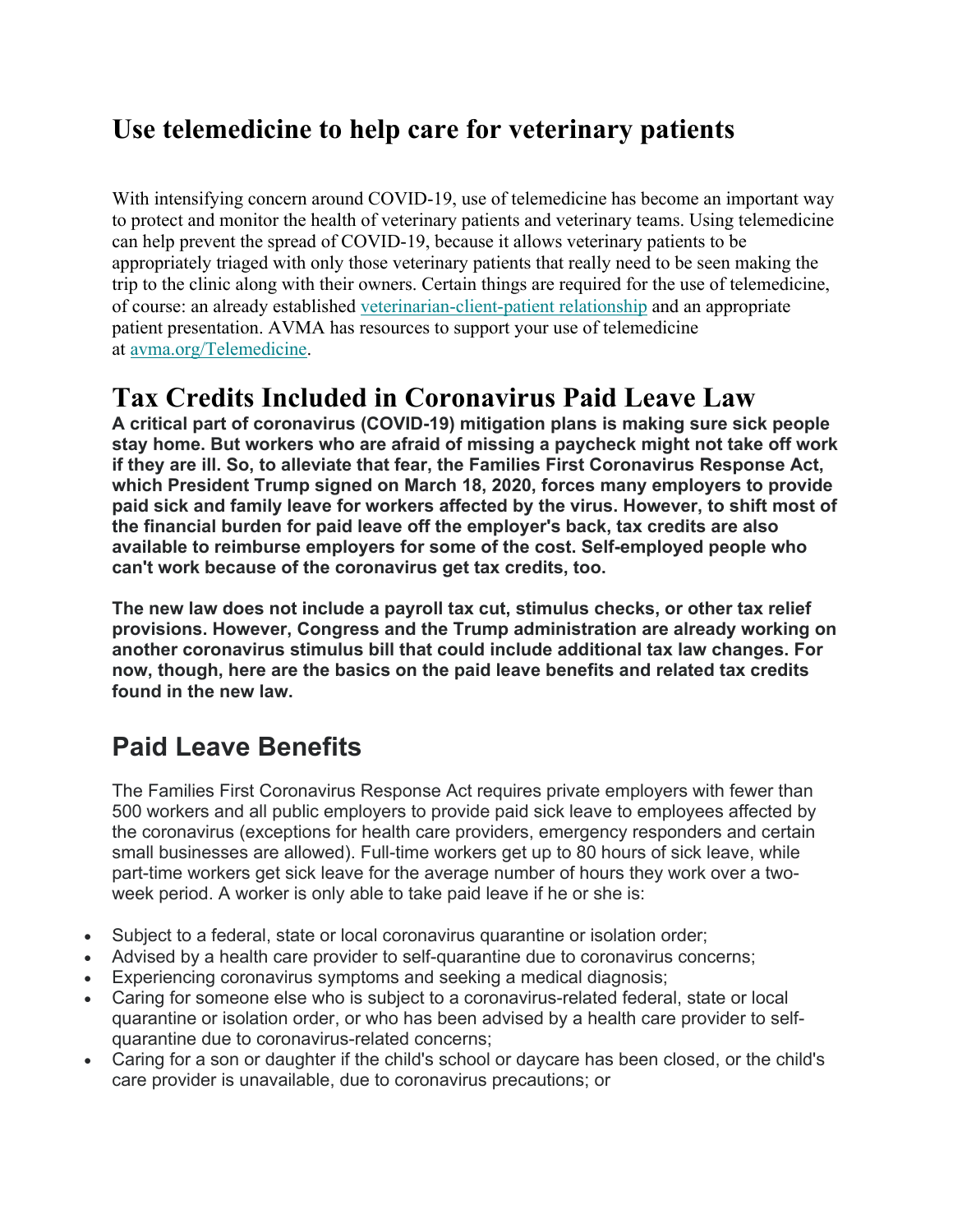- Experiencing any other substantially similar condition specified by the Secretary of Health and Human Services.
	- Workers who are sick or quarantined get full pay while on coronavirus leave, up to \$511 per day (\$5,110 in total). Workers caring for another person or on leave because of an HHS-specified condition get two-thirds of their normal pay while on leave, up to \$200 per day (\$2,000 in total).
	- The new law also extends the existing Family and Medical Leave Act (FMLA) to cover a worker's absence (including an inability to telework) to care for a minor son or daughter if the child's school or daycare has been closed, or the child's care provider is unavailable, because of the coronavirus.
	- Workers receive two-thirds of their regular salary while on coronavirus-related FMLA leave, but compensation is capped at \$200 per day and \$10,000 in total. However, this leave does not kick in until after 10 days. (During that time, workers are presumably able to take sick leave as described above.)
	- The expanded FMLA provisions apply to employers with fewer than 500 employees, but not to certain health care providers and emergency responders. Exemptions are also available for small businesses with fewer than 50 employees if the new requirements jeopardize the business's viability.
	- Any wages paid as coronavirus sick or family leave aren't subject to Social Security (or Railroad Retirement) payroll taxes paid by employers.

# **Tax Credits for Employers**

While employers initially have to foot the bill for the new sick and family leave benefits, at least some of the costs are paid back through refundable tax credits against the 6.2% Social Security (or Railroad Retirement) payroll tax imposed on employers. The credits are, however, subject to certain restrictions and limitations.

For the new sick leave benefits, the credit is limited to \$511 per day for workers taking leave because they are sick or quarantined. The limit is \$200 per day for workers taking leave to care for another person or on leave because of an HHS-specified condition. The credit is further reduced by a 10-sick-days-per-worker limit.

For the expanded FMLA benefits, the credit is limited to \$200 per day, per employee. The credit also can't exceed \$10,000 in total for any worker.

Employers are also given additional payroll tax credits for group health plan costs for, and the 1.45% Medicare payroll tax on wages paid to, workers on coronavirus sick or family leave.

# **Tax Credits for Self-Employed**

Self-employed people are not left out in the cold. They receive refundable tax credits against the self-employment tax that are similar to those allowed for employers.

The sick leave credit is based on a self-employed person's "qualified sick leave equivalent amount." That amount is equal to (1) up to 10 days during the year that the person can't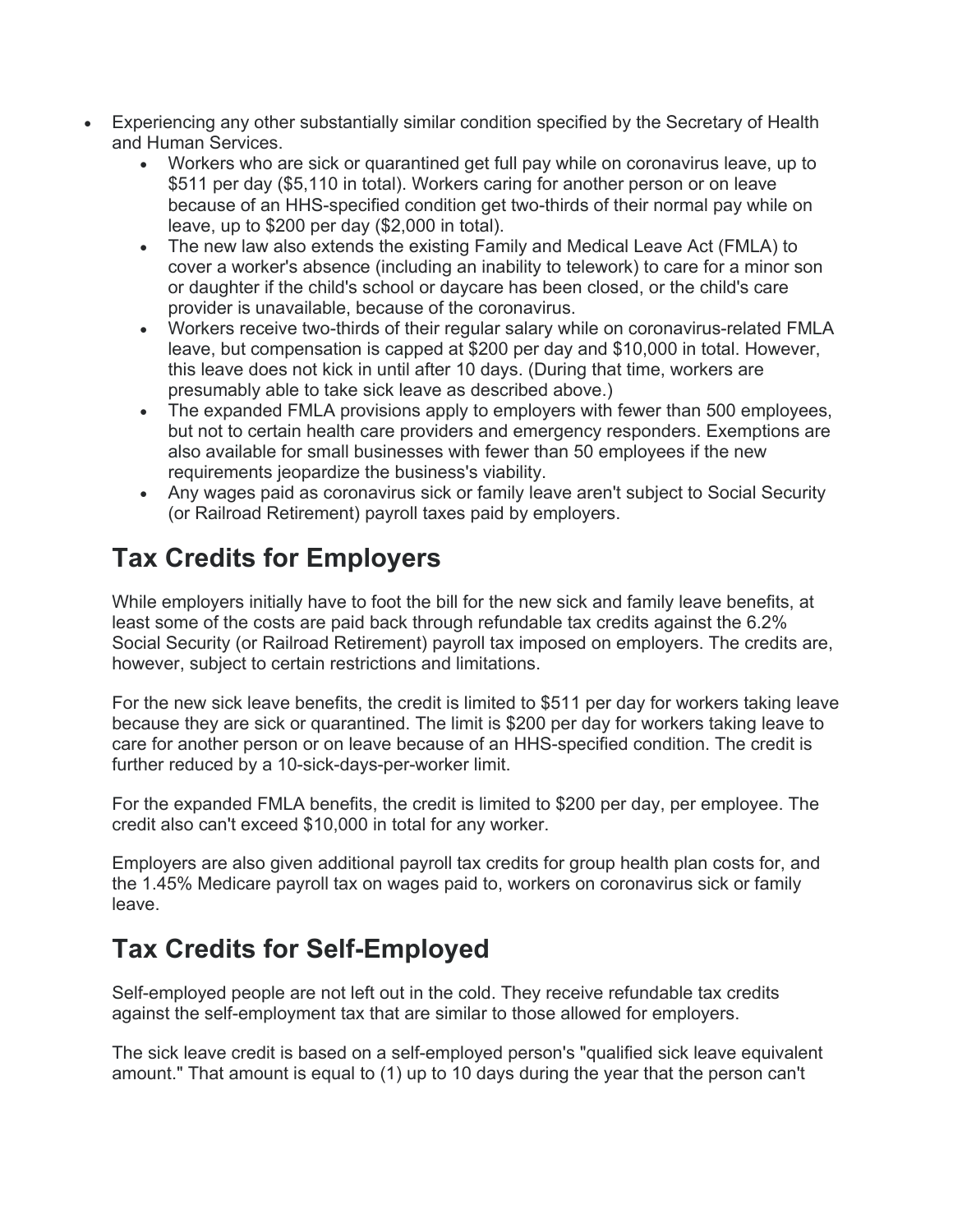work for a reason that would entitle them to coronavirus-related sick leave if he or she were an employee, (2) multiplied by the lesser of:

- \$511 per day for people who are sick or quarantined, or \$200 per day for people caring for another person or on leave because of an HHS-specified condition; or
- 100% of a sick or quarantined person's average daily self-employment income for the year, or 67% of the average daily self-employment income for a person caring for another person or on leave because of an HHS-specified condition.

A self-employment tax credit is also be available for 100% of a person's "qualified family leave equivalent amount." That amount is equal to (1) up to 50 days during the year that the person can't work for a reason that would entitle them to coronavirus-related family leave if he or she were an employee, (2) multiplied by the lesser of:

\$200; or

67% of the person's average daily self-employment income for the year.

#### **Other Business considerations**

Coordination with state and local health officials is strongly encouraged for all businesses so that timely and accurate information can guide appropriate responses in each location where their operations reside. Since the intensity of an outbreak may differ according to geographic location, local health officials will be issuing guidance specific to their communities.

Other resources include:

The coronavirus response business toolkit: The U.S. Chamber of Commerce put together a toolkit to help businesses and citizens alike understand how to navigate the coronavirus. There are guidelines on how small business owners can ensure they are keeping their customers and employees safe. The toolkit also includes a business preparedness checklist. This checklist can help you figure out what to prioritize and create a plan of communication for your employees.

Disaster assistance loans from the SBA: The Small Business Administration (SBA) announced it would offer disaster assistance loans for up to \$2 million for small businesses affected by the coronavirus. These low-interest loans are available to businesses that have sustained "substantial economic injury" due to the spread of the coronavirus. These loans can be used to pay off outstanding debts, payroll and any other bills they are unable to pay. While small businesses that have access to credit are not eligible, those small businesses with no available credit qualify for an interest rate of 3.75%, and nonprofits will have an interest rate of 2.75%.

Disaster Help Desk for small businesses: The U.S. Chamber Foundation has a disaster help desk that acts as an information concierge to assist small businesses with disaster readiness, relief, and long-term recovery. They also have a business resiliency toolbox with resources to help guide companies to address preparedness issues while building in flexibility to handle potential business interruptions.